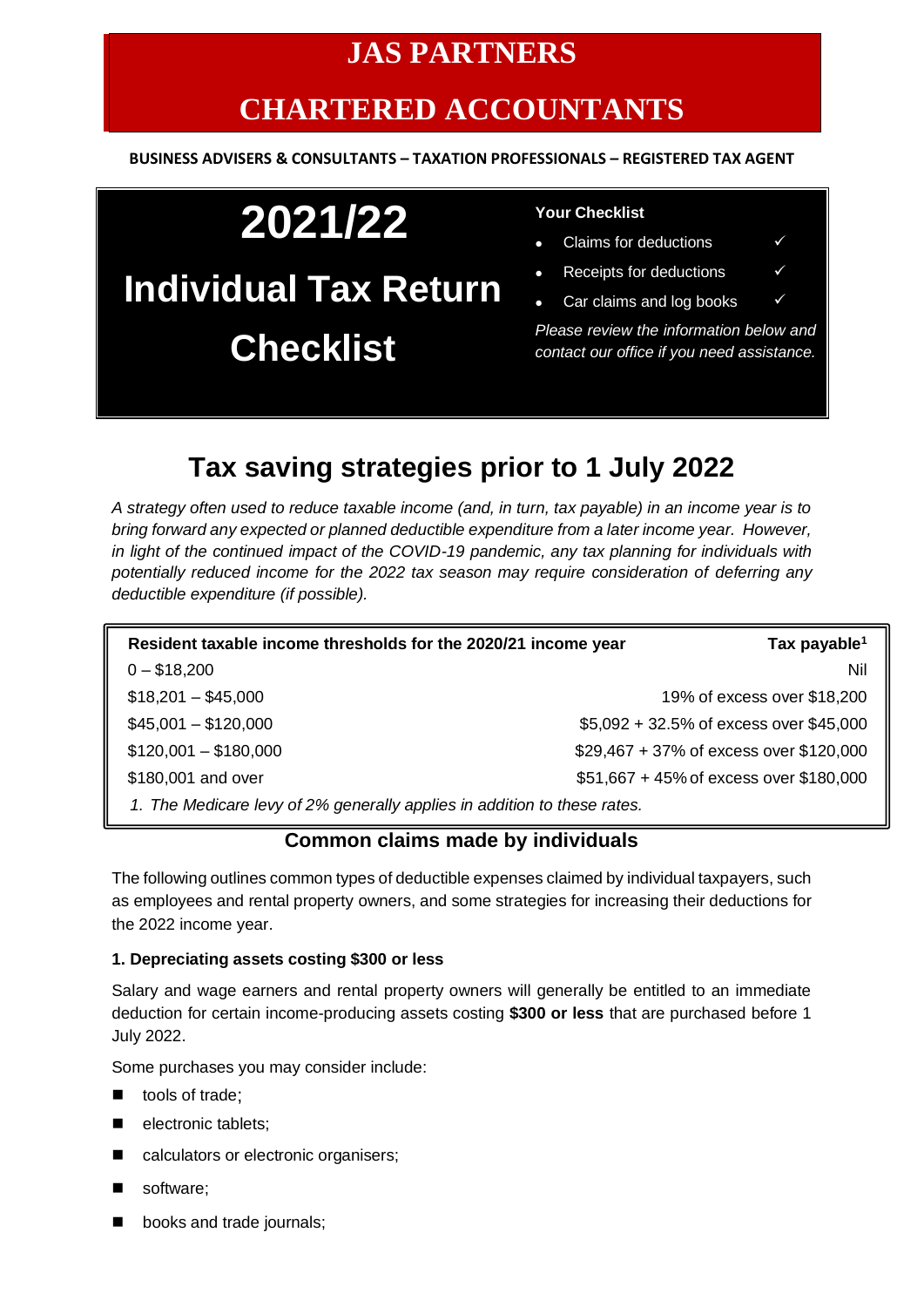- stationary; and
- briefcases/luggage or suitcases.

#### **2. Clothing expenses**

Individuals may pay for work-related clothing expenses before 1 July 2022, such as:

- ❑ compulsory (or non-compulsory and registered) uniforms, and occupation specific and protective clothing; and
- ❑ other associated expenses such as dry-cleaning, laundry and repair expenses.

#### **3. Self-education expenses**

Employees may prepay self-education items before 1 July 2022, such as:

- ◆ course fees (but not HELP repayments or student contribution amounts), student union fees, and tutorial fees; and
- ◆ interest on borrowings used to pay for any deductible self-education expenses.

They may also bring forward purchases of stationery and text books (i.e., those that are not required to be depreciated).

#### **4. Other work-related expenses**

Employees may also prepay any of the following expenses before 1 July 2022:

- Union fees.
- Subscriptions to trade, professional or business associations.
- Seminars and conferences.
- Income protection insurance (excluding death and total/permanent disability).
- Magazine and professional journal subscriptions.

*Note: If prepaying any of the above expenses before 1 July 2022, ensure that any services being paid for will be provided within a 12-month period that ends before 1 July 2023. Otherwise, the deductions will generally need to be claimed proportionately over the period of the prepayment.*

## **Information Required**

You will need to provide us with information to assist in preparing your income tax return. Please check the following and provide any relevant statements, accounts, receipts, etc., to help us prepare your return.

#### **Income/Receipts:**

- ❑ Details of your employer(s) and wages.
- ❑ Lump sum and termination payments.
- ❑ Government pensions and allowances.
- ❑ Other pensions and/or annuities.
- ❑ Allowances (e.g., entertainment, car, tools).
- ❑ Interest, rent and dividends.
- ❑ Distributions from partnerships or trusts.
- ❑ Details of any assets sold that were either used for income-earning purposes or which may be liable for capital gains tax ('CGT').
- ❑ Other Income (e.g., foreign income).